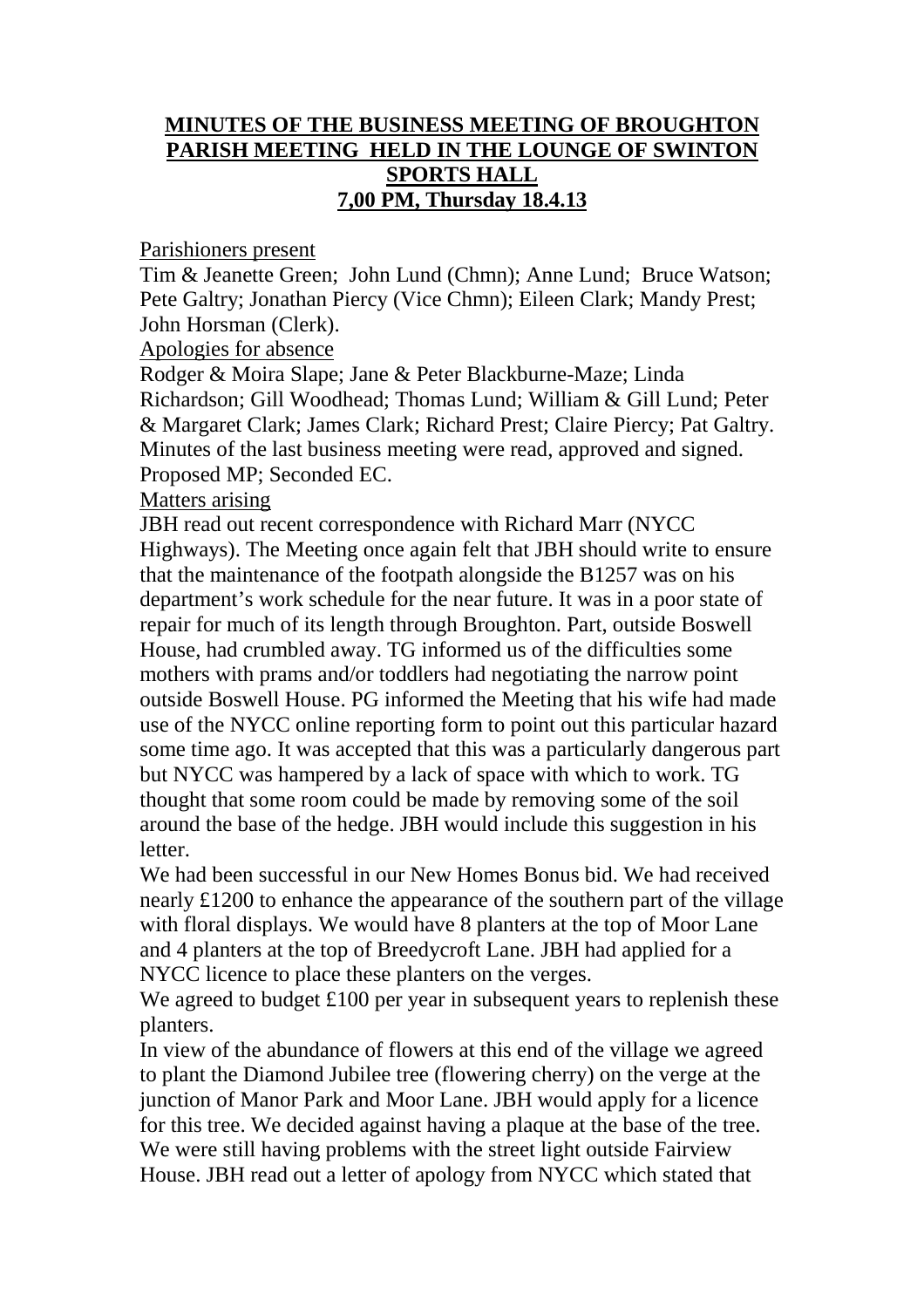they were doing everything they could to have the light connected but it was now out of their hands and in the hands of a contractor.

We had adopted HBW's suggestion and changed the arrangements for signing cheques to any 2 of 3. (JBH: JL: JP).

The broken gate post at Plantation end of Broughton Green Lane had been reported on 26.10.12 but had not been fixed.

Clerk's Report

One resident had written asking about the filling of potholes. JBH reported that he was satisfied that Breedycoft Lane and Moor Lane had been done earlier. He thought that Manor Park would need to be much worse before informing NYCC.

She also wrote to thank all those who in days gone by had planted bulbs around the village. It was a lovely sight at this time of year.

Paul Jackson (Howardian Hills AONB Manager) had written asking if we had a site within the Parish and within the AONB boundary where he could site a wooden seat. He had 25 to place around the area. We agreed to suggest a site up Broughton Lane where the bridleway meets the footpath.

One resident at Flowery Bank had approached JBH regarding the state of their parking area in front of their properties and the damage that vehicles were causing to the track as they went up and down Broughton Lane which was supposed to be only a bridleway. JBH had reported the concerns to Highways. They reported back that whilst the lane was designated a bridleway it could be used by farmers, farm workers or others if they had a need to access the land on either side of the right of way. The parking area in front of Flowery Bank was not considered to be in need of work yet.

One resident had approached JBH expressing concern about vehicles using the track known as Broughton Green Lane. (western end about 20 metres north of junction of Breedycroft Lane with B1257 following an easterly direction towards the Plantation). JBH used the above example as to why some people were able to use vehicles. However, there was some debate as to whether the two residents concerned were considered "farmers". Much discussion followed. It was hoped that consideration to others would be shown by all. The recent dry spell coupled with the improvements to the entrance to this land would hopefully alleviate further problems. JBH had written a letter to NYCC PRoW department asking for further clarification.

Chairman's Report

The Chairman used this opportunity to thank his Officers for their work since the last Meeting.